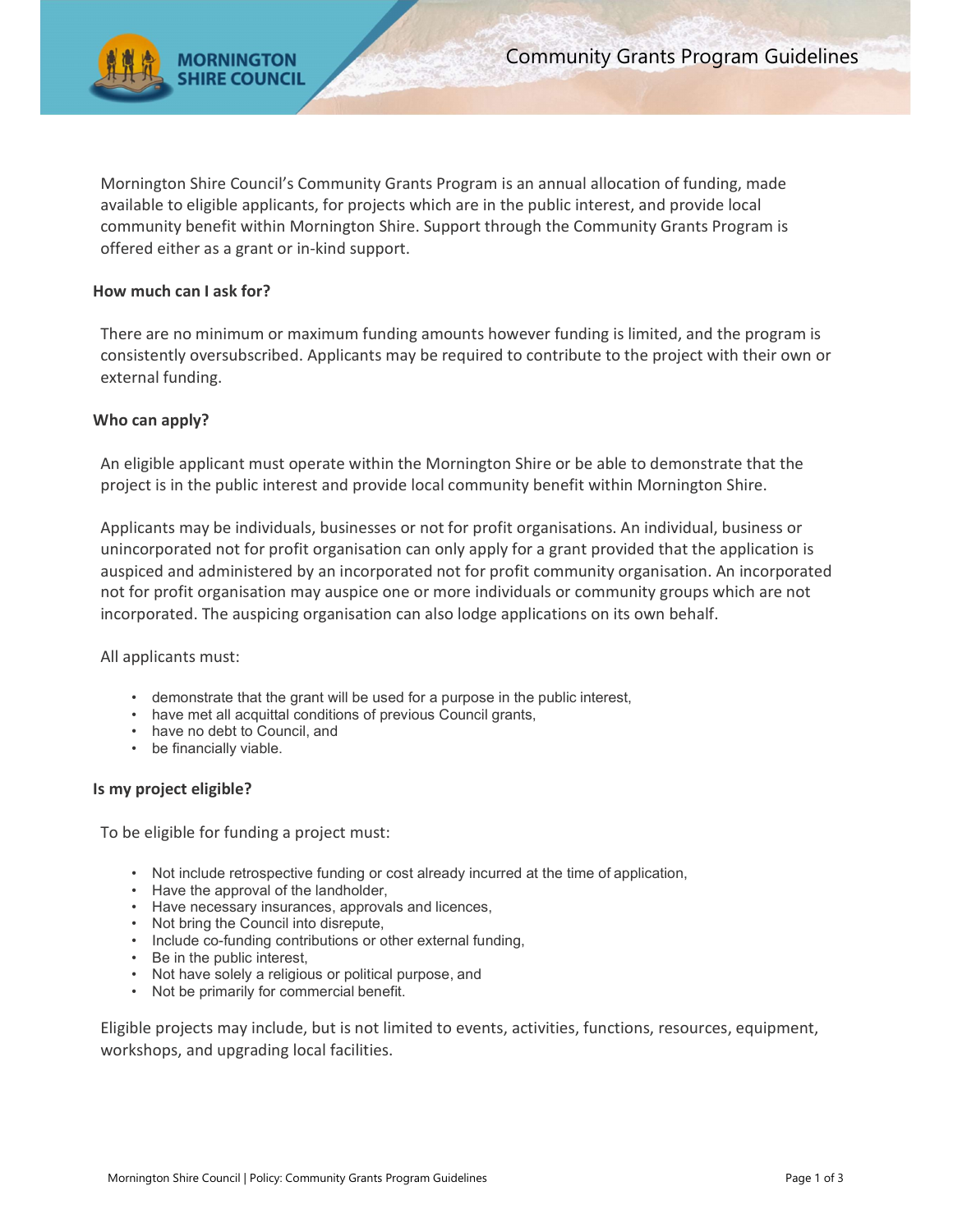

Unless exceptional circumstances can be demonstrated Council will not approve funding for:

- Prize money,
- Trophies,
- Any costs for which a receipt cannot be provided,
- General operating costs,
- Interstate or international travel costs,
- Vehicles and related costs,
- Alcohol,
- Any goods for resale (such as merchandise), and
- Any clothing that will be will become the property individuals.

## How do I submit my application?

The opportunity to apply for grants will be available throughout the year. This will be on a case by case basis and there is no guarantee that there will be funds available.

Completed applications can be forwarded to ea@mornington.gld.gov.au . For any questions regarding community grants program please contact the Council on 07 4745 7811.

It is your responsibility to provide full and accurate details as required on the Application Form and all relevant documentation must be included with your application.

### How is my application assessed?

The Mornington Shire receives more funding applications than it can support, therefore, successful applications are those that best respond to the assessment criteria. Applications are assessed against the following assessment criteria:

### i. Project Budget

- Does the budget accurately reflect the scope and scale of the application?
- Does the project have achievable timeframes and budget?
- Have other funding sources been identified?
- Has the applicant made a contribution to the project?
- Have supporting evidence and quotes been provided?
- Have the resources that are required to deliver the project been clearly identified?
- Is the application financially viable and does it demonstrate sound financial management?

### ii. Community Need and Support

- Is there a clearly identified and demonstrated local need for this application?
- Does the application and activities identified effectively address this need?
- Is there a clear link between the community need, the community outcomes and the activities that will be delivered?
- Has the application appropriately engaged with the local community?
- Have local people, participants, members or service users been involved in identifying this need and have input into the response?

### iii. Organisational capacity